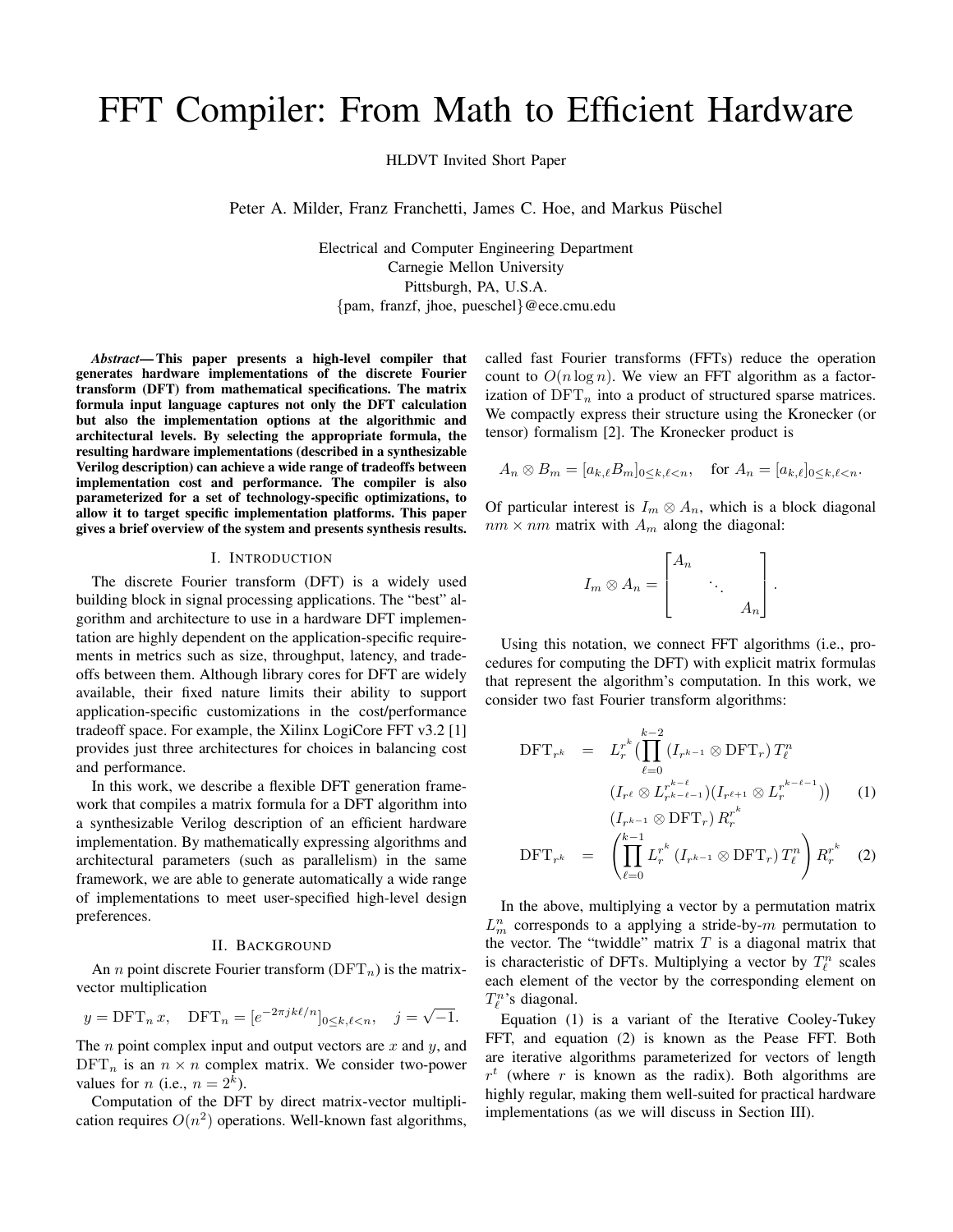

Fig. 1. Examples of formulas and associated combinational datapaths.

## III. FORMULA-DRIVEN COMPILATION

Matrix formulas can be implemented as combinational logic directly. Figure 1 shows examples of mappings from matrix formula constructs to their corresponding combinational implementations. By combining these primitives, we can build the combinational datapaths corresponding to equations (1) and (2). (A small  $DFT_4$  example is given in Figure 1(g).)

However, as the size of the DFT grows, a combinational datapath quickly becomes prohibitively expensive. In order to build practical implementations, we must exploit regularity in the DFT computation to reuse portions of the datapath in a sequential fashion.

As an overview, our automated design flow from formula to hardware is comprised of three major stages:

**Formula Generation.** First, based on the desired transform size, the formula generation stage selects an algorithm and represents it as a formula. This task is completed by filling in the appropriate parameterization (i.e.,  $r<sup>t</sup>$ ) into Equation (1) or (2). We consider this to be an "algorithmic" formula, because it contains a description of the procedure, but it does not yet explicitly describe the architecture for implementing it.

**Formula Optimization.** Next, in the formula optimization stage, high-level resource preferences and architectural parameters are provided along with the algorithmic formula. This portion of the flow produces a new formula that describes both the algorithm and the architecture that will perform it. By formally representing architectural parameters within the matrix formula, we enable a high-level restructuring of the algorithmic formula to include an implicit specification of architecture. Once this step of the design flow has completed, the architecture is completely specified, and can be directly translated into a hardware design.

**RTL Generation.** The final portion of our design flow maps the architectural formula into register-transfer level (RTL) Verilog. This mapping is done in a straightforward manner; this stage simply translates from an abstract representation into the RTL abstraction.



Fig. 2. Examples of streaming reuse.

### IV. FORMULA OPTIMIZATION

In this paper, we expand on the details of the formula optimization stage with a focus on the formula-level representation of architectural parameters. This is the most important concept in our framework—it is the key to generating designs across a wide cost/performance tradeoff space. Discussion of the complete framework can be found in [3].

The goal in this stage is to exploit the high degree of regularity exhibited by algorithms (1) and (2) through datapath reuse. By controlling the parameters of reuse at the formulalevel, it is possible to control the tradeoff between cost and performance of an implementation at a fine granularity. Currently, we focus on two types of reuse architecture.

**Streaming.** A combinational interpretation of the matrix  $I_m \otimes A_n$  leads to m parallel instances of  $A_n$ . Alternatively, we can choose to interpret this matrix as *reuse across time* where data elements stream through a single instance of  $A_n$  over m cycles. We call this *streaming reuse*. To distinguish between the two possible interpretations, we introduce a tagged tensor symbol:  $\otimes$ <sup>sr</sup>. Now,  $I_m \otimes A_n$  indicates parallelism in space (Figure 2(a)), and  $I_m \otimes^s A_n$  indicates streamed reuse of  $A_n$ (Figure 2(b)). In general, we have  $w/n$  parallel instances of  $A_n$ , and the  $m \times n$  data elements stream w per cycle over  $mn/w$  cycles. This architecture (as shown in Figure 2(c)) would be written as

$$
I_{mn/w} \otimes^{\rm sr} (I_{w/n} \otimes A_n).
$$

**Horizontal reuse.** If a series of identical structures is needed (e.g.,  $A_n A_n A_n A_n$  or simply  $\prod_{\ell=0...3} A_n$ ), rather than duplicating  $A_n$ , we can iteratively reuse a single instance of An. We refer to this as *horizontal reuse*. We distinguish this interpretation of repetition by the annotation  $\prod^{hr}$ , which indicates the inner computation kernel is to be reused iteratively. When horizontal reuse is applied to a kernel block, its output feeds back to the input, and a control signal must be generated to determine whether the block receives the recirculating output values or a new set of inputs (at the start of a new computation).